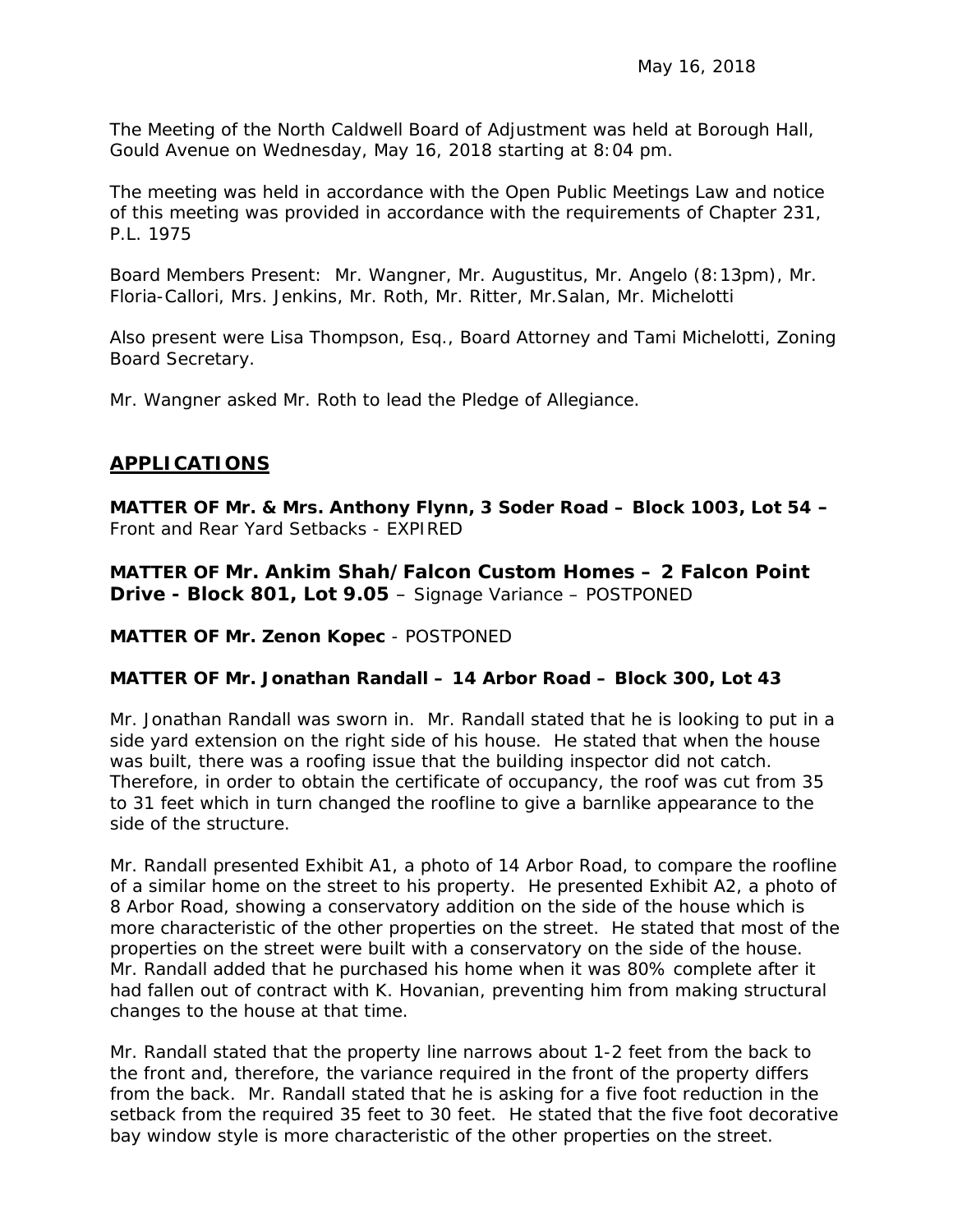Mr. Randall stated he is the first owner of the home. He added that he bought the house from K. Hovanian after it fell out of contract with another prospective owner. He added that the house was 80% complete at that time he entered the contract therefore no exterior structural changes were permitted except for the unpaved driveway.

Mr. Randall confirmed that the house currently conforms to all the setback requirements and referred to the submitted plans labeled as T1. He explained that the plans show the bay window cutouts on the right which extend beyond the envelope of the existing setback.

Mr. Floria-Callori asked how far the side of the house is from the lot line as it stands now. Mr. Randall stated that the side of the house is 48 feet from the property line as shown in the survey. He stated that there is a pavilion that was built off the back which sits inside the envelope. The pavilion is like a covered patio. He added that the pavilion is attached to the main structure but is not enclosed. Mr. Randall stated that he added the pavilion and the paver section about four years ago.

Mr. Floria-Callori asked if Mr. Randall utilized the same survey for the plan or a different survey. Mr. Randall indicated that he had an updated survey done for the variance application.

Mr. Randall stated that he tried to work within the setback requirement but that the addition would not be worth the investment without the extra five feet. He stated that there would not be enough room on the second floor for the bedrooms.

Board Member Mr. Angelo joined the meeting at 8:13pm.

Mr. Floria-Callori asked if most of the conservatories that were shown in the examples have one or two stories. Mr. Randall stated that most of the conservatories have one story of living space with a peaked roof. He stated his proposed plans would address the roof line to change the barn-shape view from the street.

Mr. Randall stated that he drafted section C1 of the application himself.

Mr. Augustitus explained K. Hovanian was not obligated to leave appropriate space to accommodate additional structures or additions and that they built to the proper setbacks at the time. Mr. Randall stated that 80% of the homes on the street have the addition and if he had the choice from the beginning, he would have moved the house over 5 feet to accommodate that. He added that he bought the house far enough along in the process where he could not make any changes.

Mr. Randall stated that he purchased the house in 2009. His home was the second to last house sold on the block.

Mr. Randall noted that the house is 4300 square feet and the proposed addition is a total of 1400 square feet for the two floors.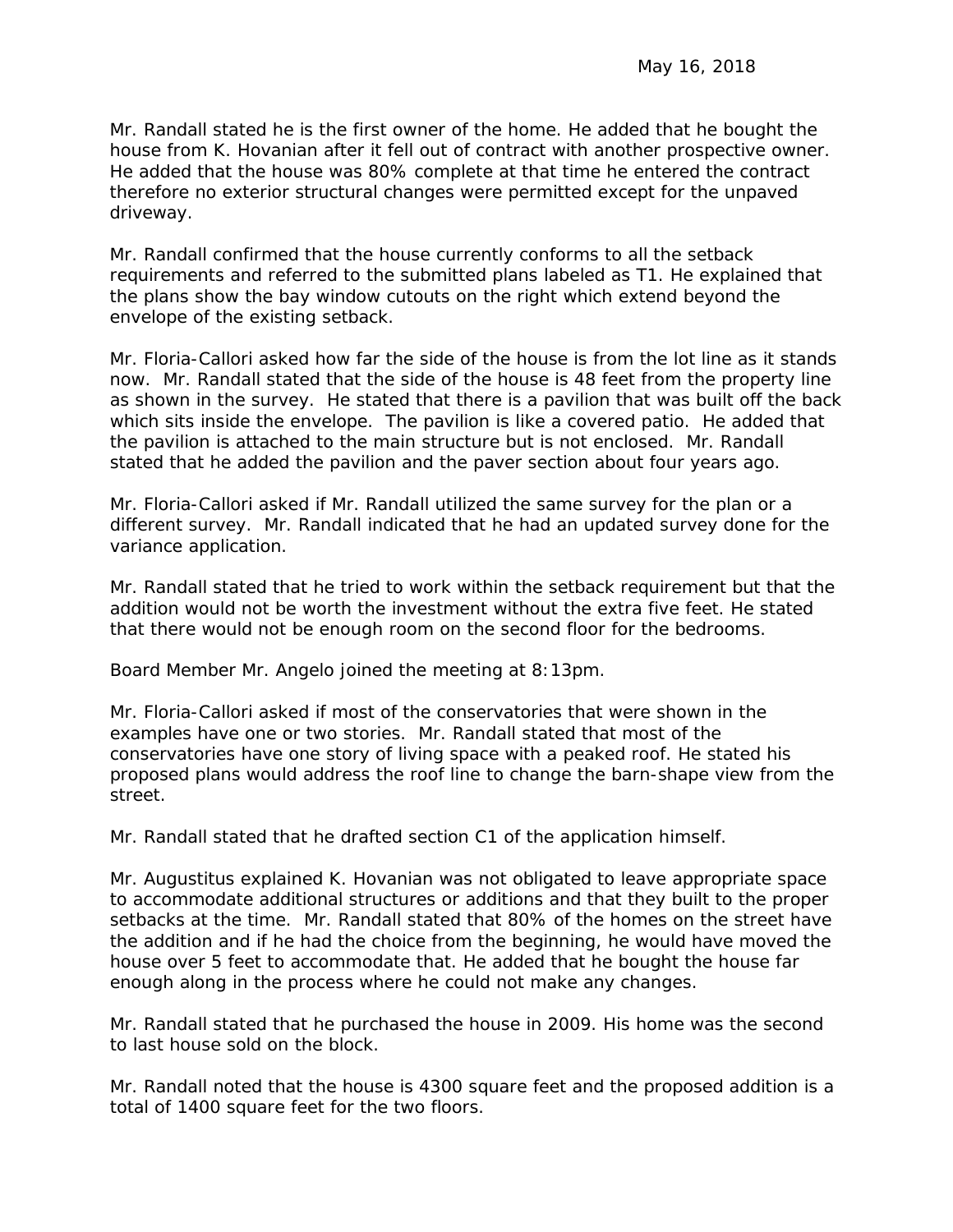Mrs. Jenkins asked how the pavilion is structured. Mr. Randall stated that the pavilion has a paver floor.

Mr. Augustitus asked who did the impervious coverage calculations. Mr. Randall stated that the architect, in conjunction with the survery company, did the impervious coverage calculations.

Mr. Wangner asked Mr. Randall how soon after he purchased the house did he add the patio and pavilion to the back of the house. Mr. Randall stated that he added it about four years after he bought the house.

Mr. Wangner asked if it was realized that they would need the additional living space at that time or if their family has grown. Mr. Randall stated that the extra space adds value and conforms to the majority of houses on the block.

Mr. Wangner asked if the economic aspect is driving Mr. Randall's decision. Mr. Randall stated that his decision is driven by the need for additional room for his children. He is also making a room on the first floor for his parents who live out of state, so they do not have to use the stairs when they visit.

Mr. Floria-Callori asked if Mr. Randall is aware of any changes to the existing wetlands as shown in the first survey. Mr. Randall said that he is unaware of any changes to the wetlands and that he is not proposing anything to that side of the property.

Mr. Roth stated that the plans from the architect are from 2016 and asked if there are any updates. Mr. Randall stated that they are the most current drawings but that it took about a year to complete and submit the application due to work travel.

Mr. Wangner asked Mr. Randall about his understanding of a hardship. Mr. Randall stated that things such as the shape of property, topography, and lot lines could impact the Board's decision.

Mr. Wangner asked if there are any steep slopes on the property. Mr. Randall stated that the entire property slopes down from the rear of the property to the front. He noted that there is wetland area of about two to four feet high in pitch which prevents expanding to the left without creating retaining walls. This condition does not exist on the right side of the property which is flat.

Mr. Wangner questioned if the architect had considered extending the back of the home, acknowledging that it would disturb the patio but would not require a variance. Mr. Randall stated that this would require ripping down the entire pavilion and backyard that has been built.

Mr. Augustitus inquired about the dimension of the right side of the house and if a solid wall with windows, instead of using the bump outs, could prevent the need for a variance. Mr. Augustitus asked if he is creating a five bedroom home and Mr. Randall agreed. Mr. Randall added that the study on the second floor is open without a door, similar to a loft.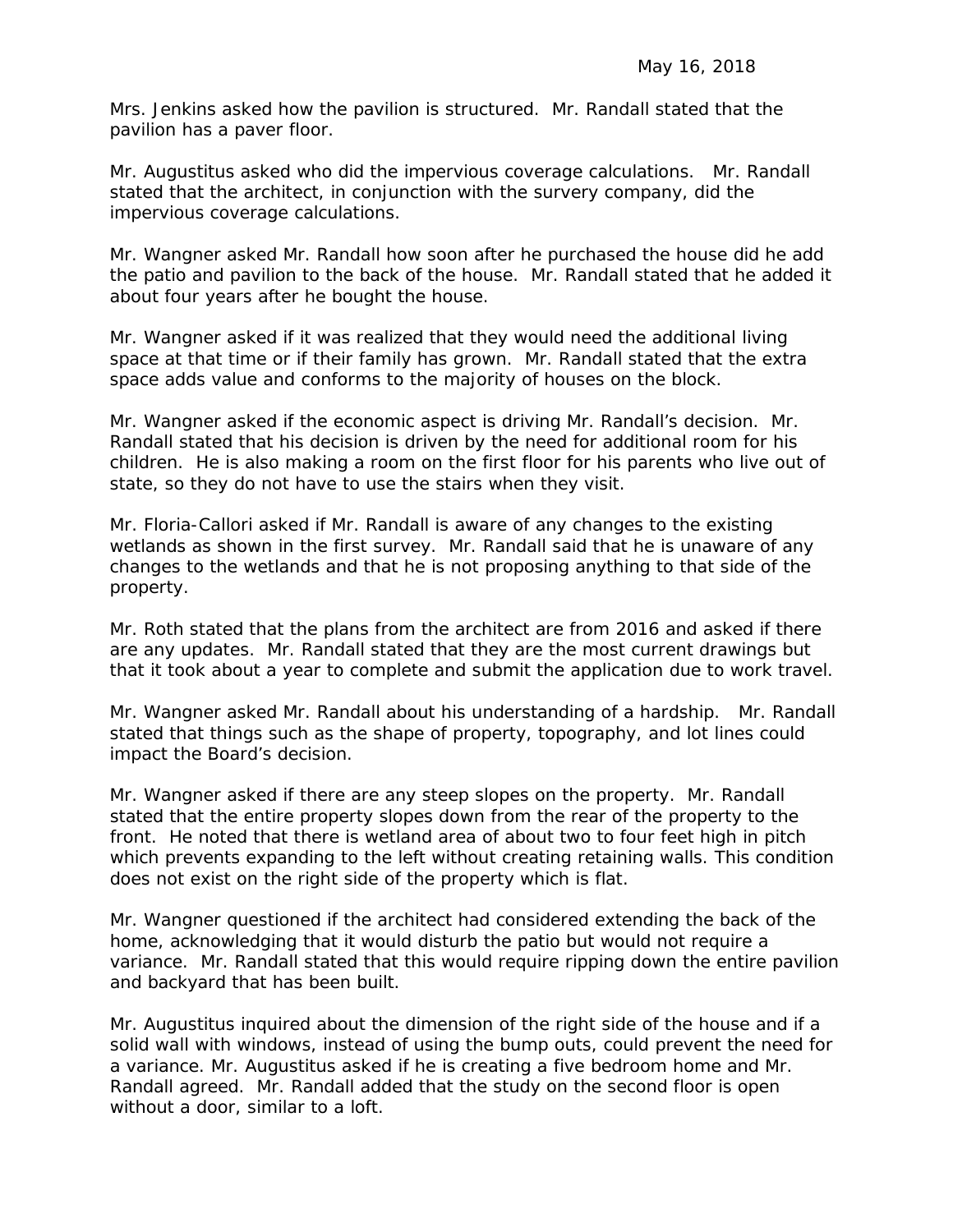Mr. Wangner stated that the Board considers hardships that pertain to the land. He asked Mr. Randall if there are any additional hardships in addition to the wetlands or utility easement. Mr. Randall added that there is the slope of the property. Mr. Wangner asked what the approximate drop is in the back of the property. Mr. Randall stated that according to the survey, it went from 598 to 592, which is a six foot drop.

Mr. Wangner asked if there is any landscape screening on the right side of the home Mr. Randall stated that there are evergreen trees on the property line for privacy.

Mrs. Jenkins asked if there was any consideration in making the dimensions of the bedroom smaller. Mr. Randall stated that they had the architect try different smaller options but it did not justify building on the second floor at all. Mr. Randall explained that if the second floor was scaled back, the size of the bedroom would not be significantly bigger than the existing bedrooms in the home. Mr. Augustitus stated that if the design is reduced by five feet, the bedroom will be approximately 13 x 15.

Mr. Wangner asked the Board if there were any questions or comments for the Applicant. Mr. Floria-Callori asked for clarification of the setback. Mr. Randall stated the existing setback line is 35 feet and his proposed plans would leave a setback of 30 feet.

Mr Wangner opened the discussion to the public.

Mr. Karl Strom, 12 Arbor Road, direct neighbor on the right side, was sworn in. Mr. Strom stated he is Mr. Randall's direct neighbor to the right and noted that he also owns 24 Arbor Road. He added that he chose to live on Arbor Road because of the large properties and privacy.

Mr. Strom stated that according to K. Hovanian's plot plans, there were only certain size homes that were allowed on specific size properties. He added that he paid \$200,000 extra for larger property to accommodate the conservatory. He explained that Mr. Randall's home was actually sold twice prior to him and that the previous owners were denied the conservatory by the Planning Board. Mr. Strom believed that the contracts on those homes fell through at that point.

Mr. Strom confirmed that all the conservatories in the neighborhood are one story. He added that he is concerned about his resale value as his driveway will be very close to that.

Mr. Strom added that the Applicant's swingset is about two feet off the property line and that he paid \$200,000 extra for privacy and spent an additional \$20,000 to plant 20 foot evergreens for a privacy buffer as well. He stated that there is no landscaping buffer around the pavilion and he is concerned about the proposed addition encroaching five feet. Mr. Strom stated that he does not see any issue with the slope as he feels that they are the flattest lots on the block. Mr. Strom added that he is concerned because he paid a premium and he does not want to lose the space between properties. He stated that in his opinion a 13 x 15 bedroom is sufficient and probably larger than most of the existing bedrooms in these homes. Mr. Strom is asking to maintain the landscaping buffer as well.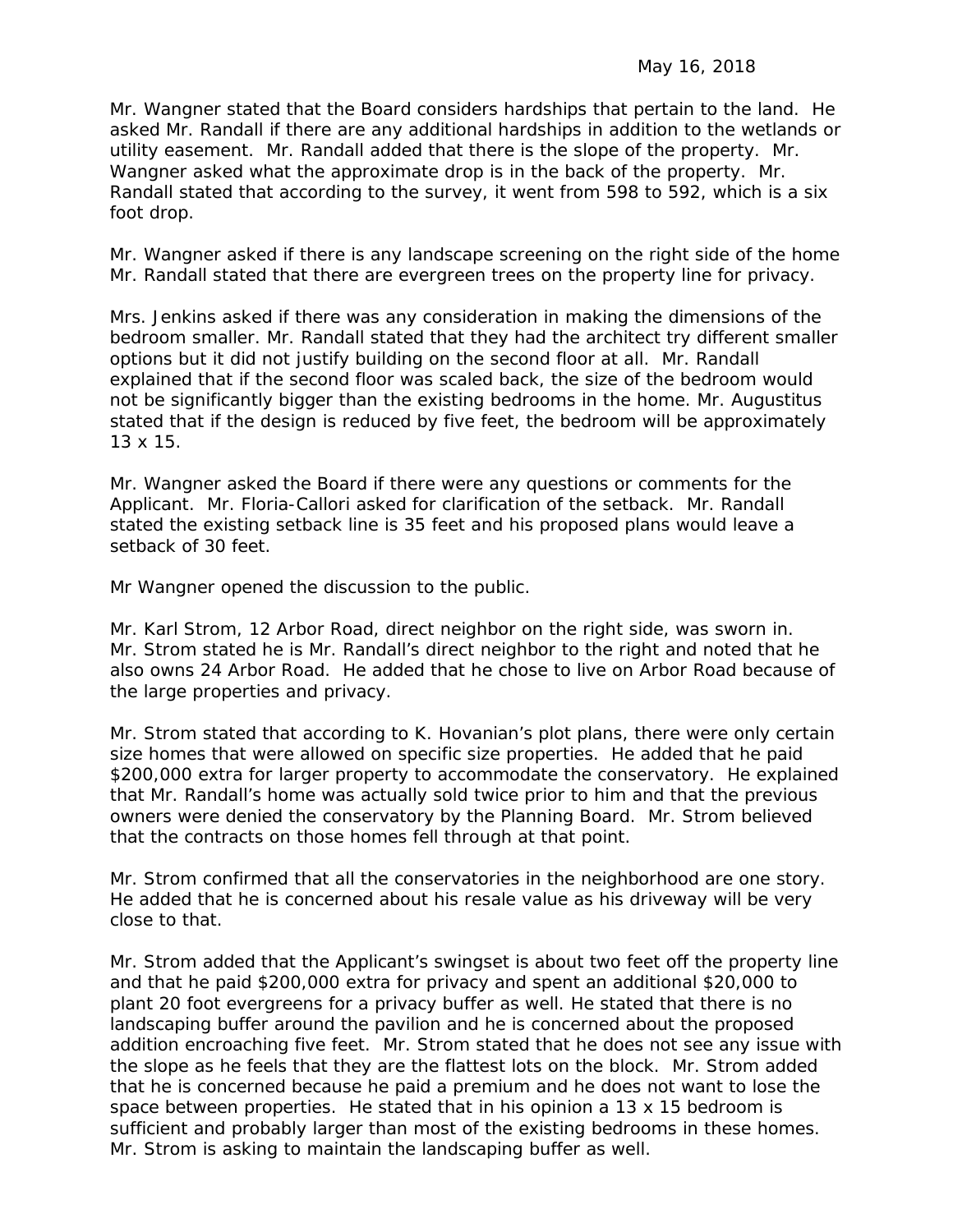Mr. Wangner asked Mr. Strom about the property being sold twice before. Mr. Strom explained that the Applicant's property was the last home to sell. He stated that there were two potential buyers who wanted to add conservatories but were denied because they were not included in the plot plans. He added that there are other homes in the neighborhood that do not have conservatories because of the property requirements at the time they were built. Mr. Strom stated his understanding is that only three lots on block could accommodate the largest home model and that higher premiums were paid for larger lots. He stated that he would like the addition to stay within regulations.

Mr. Angelo confirmed that this was a hearing of the Zoning Board, and not the Planning Board. He added that property parcel divisions are not a function of the Zoning Board.

Mr. Wangner asked if there is anyone else from the public who would like to come forward. No one else came forward.

Mr. Wangner asked if there are any more comments from the Applicant. Mr. Randall had nothing additional.

Mr. Augustitus stated that he believes the bedroom would still be a decent size without the five feet that would encroach into the setback. He stated he believes the home can be made to look aesthetically pleasing and that there are options.

Mrs. Jenkins asked Mr. Randall if he would consider making any changes. Mr. Randall stated that those variations were discussed with the architect and feels that the reasons for the proposed size of the bedroom is not relevant to the public. He added that they are trying not to make the exterior look like a flat office building and that the intent is to make the exterior architecturally pleasing.

Mrs. Jenkins asked about how he felt about reducing the proposed structure by five feet. Mr. Randall stated that it would make it look like a straight line. He added that the expansion is decorative, similar to a bay window and is not actual living space. He stated that reducing the addition by five feet and maintaining the turrets would encroach on the office space below. Mrs. Jenkins noted that keeping it flat would not look any worse than it does now. Mr. Randall stated that he feels that having a wall of windows would not help with the design but that the five foot bay window concept is not usable space.

Mr. Floria-Callori asked how far the bay window depth is from the straight wall. Mr Randall answered about 3.5 feet and that one to two feet would be consumed by the study below. He noted that the set back encroachment differs from the back of the structure to the front by one and a half feet due to how the property line comes in at an angle. Mr. Angelo noted that there are some open questions about dimensions and impervious coverage that should be answered by the architect who is not currently present. He asked Mr. Randall if he was willing to consult his architect to further review the plans.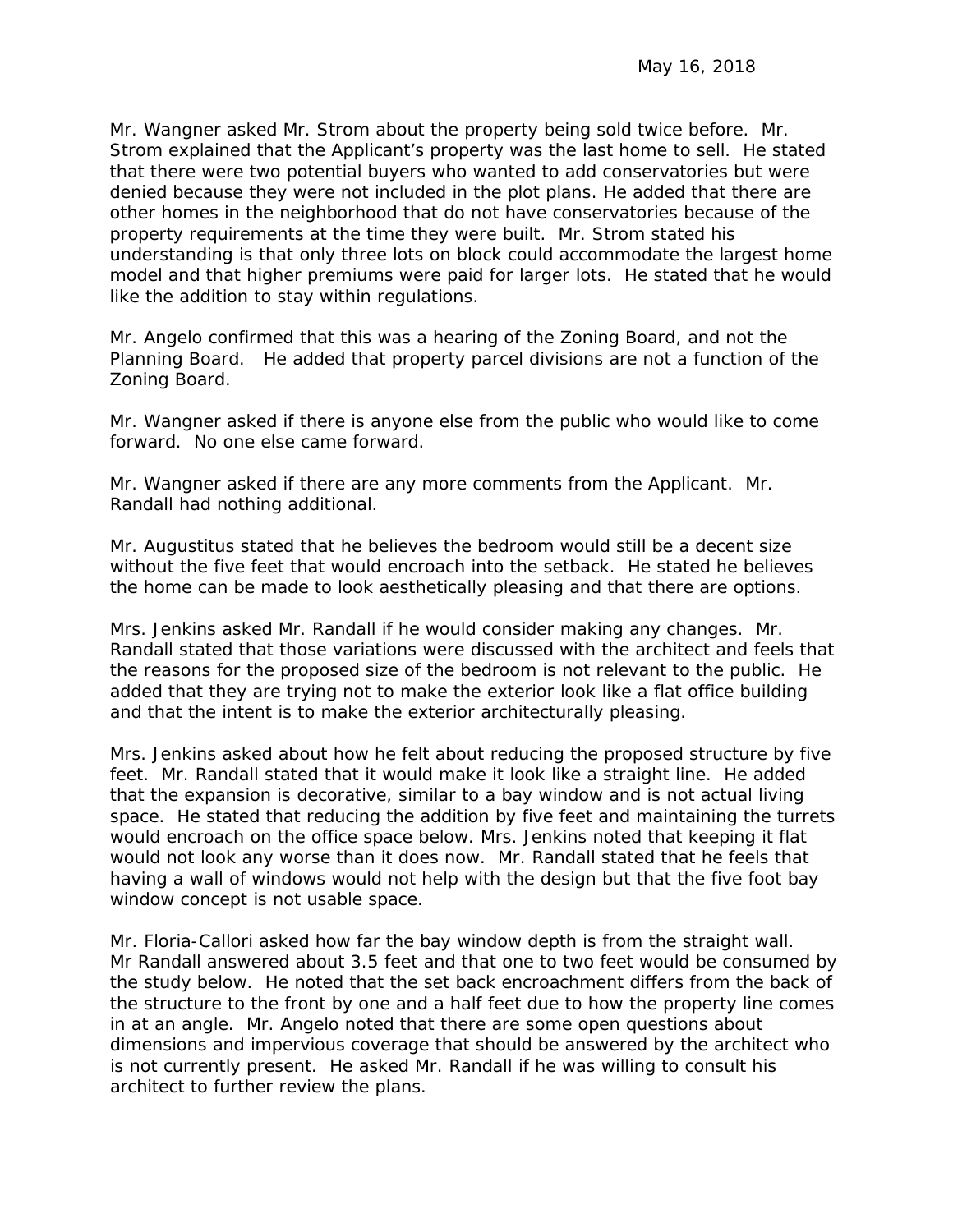Mr. Wangner offered Mr. Randall the option of returning with his architect at a later date.

The matter was adjourned to the next hearing on June 20. Ms. Thompson stated that no further public notice would be required.

## **MATTER OF Mr. Ladislav Branovich – 715 Main Street - Block 2103, Lot 6**

Mr. Ladislav Branovich, 697 Blooming Grove Road, Hawley, Pennsylvania, was sworn in.

Mr. Branovich stated that the subject property is located at 715 Main Street and is in a residential zone. He stated that he is attempting to open a small business for commercial use. Mr. Branovich stated that the business would deal in coins and antiques and that he does not currently have an existing storefront. Mr. Floria-Callori asked what was appealing about that space. Mr. Branovich stated that there is low overhead and in order to pay people fairly, he needs to keep expenses down. He added that most of the sales will be internet-based, wholesale and from trade shows, but that he needs a modest storefront in order for customers to take the business seriously.

Mr. Wangner asked if it will be open normal business hours or by appointment only. Mr. Branovich stated that he is still figuring out the hours but that he does attend trade shows as they become available and attends estate sales to purchase items or evaluate items before the sale. He stated that the hours will usually be by appointment, but that it also helps to have regular hours. Mr. Wangner asked if he has any employees and Mr. Branovich answered no.

Mr. Augustitus referred to the site plan for Lot 6 and questioned if the rear garage was part of his property. Mr. Branovich stated that his understanding is that there are two apartments upstairs from the strorefront. Mr. Branovich stated that as far as he knows, the apartments are occupied. Mr. Augustitus asked about parking availability. Mr. Branovich explained his understanding that he will not have any on-site parking. He noted that he is planning to park on Clarence Street across the street and intends to have clients park on Park Place. He added that he would not recommend clients cross Grandview because it is a busy street.

Mr. Salan asked what kind of antiques will be sold. Mr. Branovich stated that he focuses on coins but is learning about antiques. Mr. Salan questioned if he will need a loading dock for bigger pieces. Mr. Branovich confirmed that everything will be coming in through the front door.

Mr. Augustitus asked if he will be utilizing both store fronts. Mr. Branovich stated that he will be using one.

Mrs. Jenkins asked if he will be receiving ups deliveries. Mr. Branovich stated that he is not anticipating many UPS deliveries. He does most of his shipping through USPS.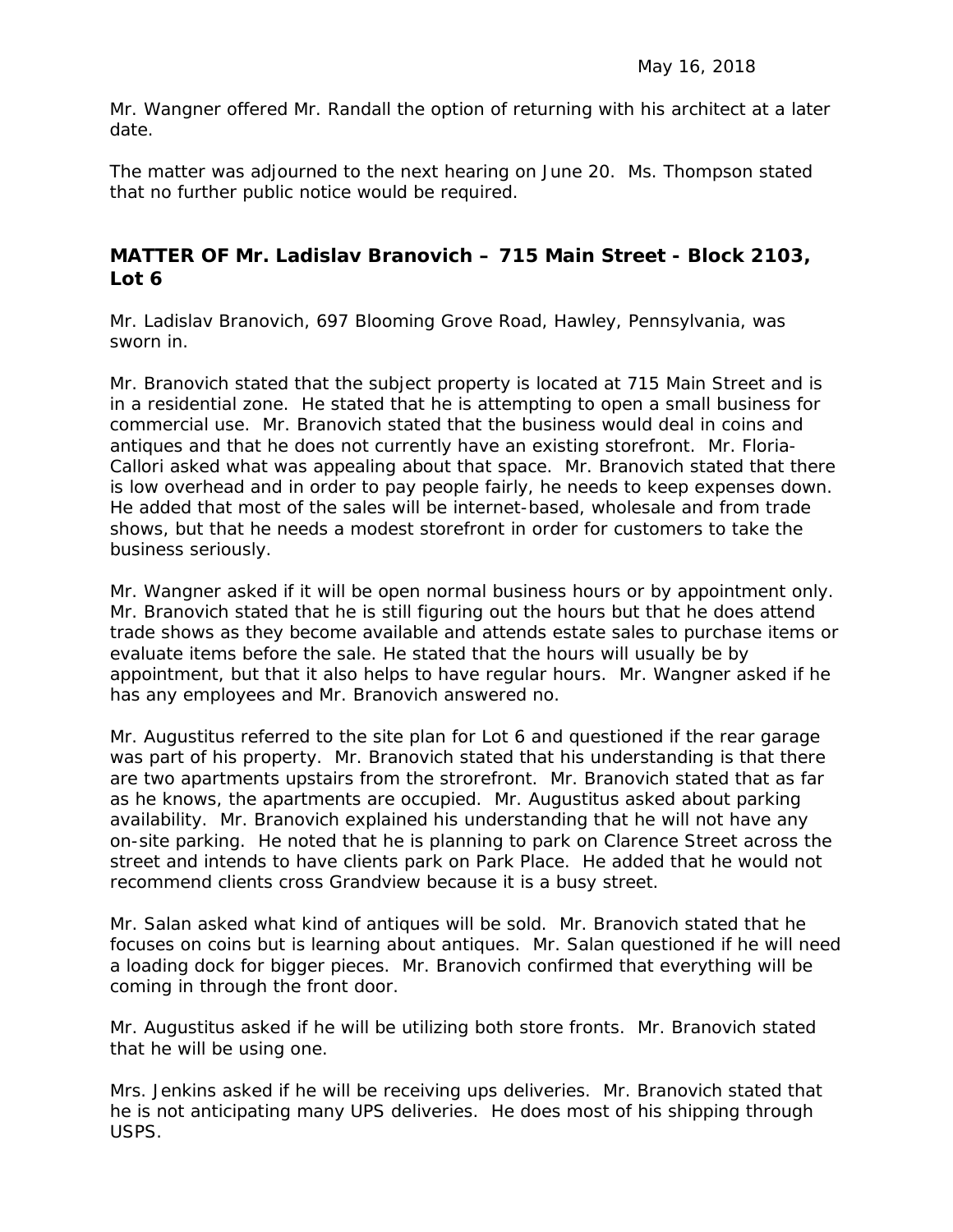Mr. Floria-Callori asked if his intent is to drive business from window shopping and if there will be a display in the front. Mr. Branovich stated that the window is small and dark so it is unlikely. Mr. Floria-Callori explained that parking is a concern and they do not want people parking at Mavis and running across the street.

Mr. Wangner stated that he noticed that Mr. Branovich did not apply for signage and asked if he will be putting a sign on the building. Mr. Branovich stated that he was hoping to put a sign in the window but was not aware of the requirements of the sign ordinance. He stated he is not planning on putting a sign on the building, but only in the window.

Mr. Salan asked if the location is more of an office rather than a retail space. Mr. Branovich stated that it will be a little of both, but more of a buying location with some retail, maybe about five customers per day.

Mrs. Jenkins asked if he had the front portion of the space only. Mr. Branovich stated that the space does not go all the way to the back. He noted that some of the back space is used for the owner's supplies.

Mr. Floria-Callori questioned if he had already signed the lease. Mr. Branovich stated that he has not signed the lease because it is contingent upon the hearing.

Mr. Wangner summarized that Mr. Branovich will not have any employees, minimal shipping and deliveries, and that he will be parking across the street on Clarence Street. Mr. Augustitus stated that he can park there until people complain. Mr. Wangner asked if he is aware of any parking restrictions on Clarence Street. Mr. Branovich stated that he does not know of any restrictions. Mr. Ritter asked if there is legal parking on the main road. Mr. Branovich stated that he does not believe there is.

Mr. Wangner asked if there is anything else Mr. Branovich would like to add regarding his business. He opened that discussion for any additional questions or comments from the Board. Mr. Roth asked what the length of the lease would be. Mr. Branovich stated that it may be a year or month-to-month, but that the first step was to get approval from the Board. Ms. Thompson noted that the Applicant is considered a tenant under contract and that the owner authorized the Application.

Mr. Angelo asked if Mr. Branovich will only be occupying one side and if there are any circumstances where he can see himself renting both sides. Mr. Branovich confirmed that he will only be renting one side, the left side. He noted that he will not be renting both sides because it is too much space for him right now.

Mr. Wangner opened the hearing to any questions or comments from the public. No one from the public came forward. Mr. Wangner asked for any questions or comments from the Board.

Mr. Augustitus asked Ms. Thompson if Mr. Branovich were to expand his business, would he be required to seek another variance for the use of the additional space. Ms. Thompson confirmed that Mr. Branovich will have to come back for another variance for the space next door if he expanded the business. Mr. Augustitus stated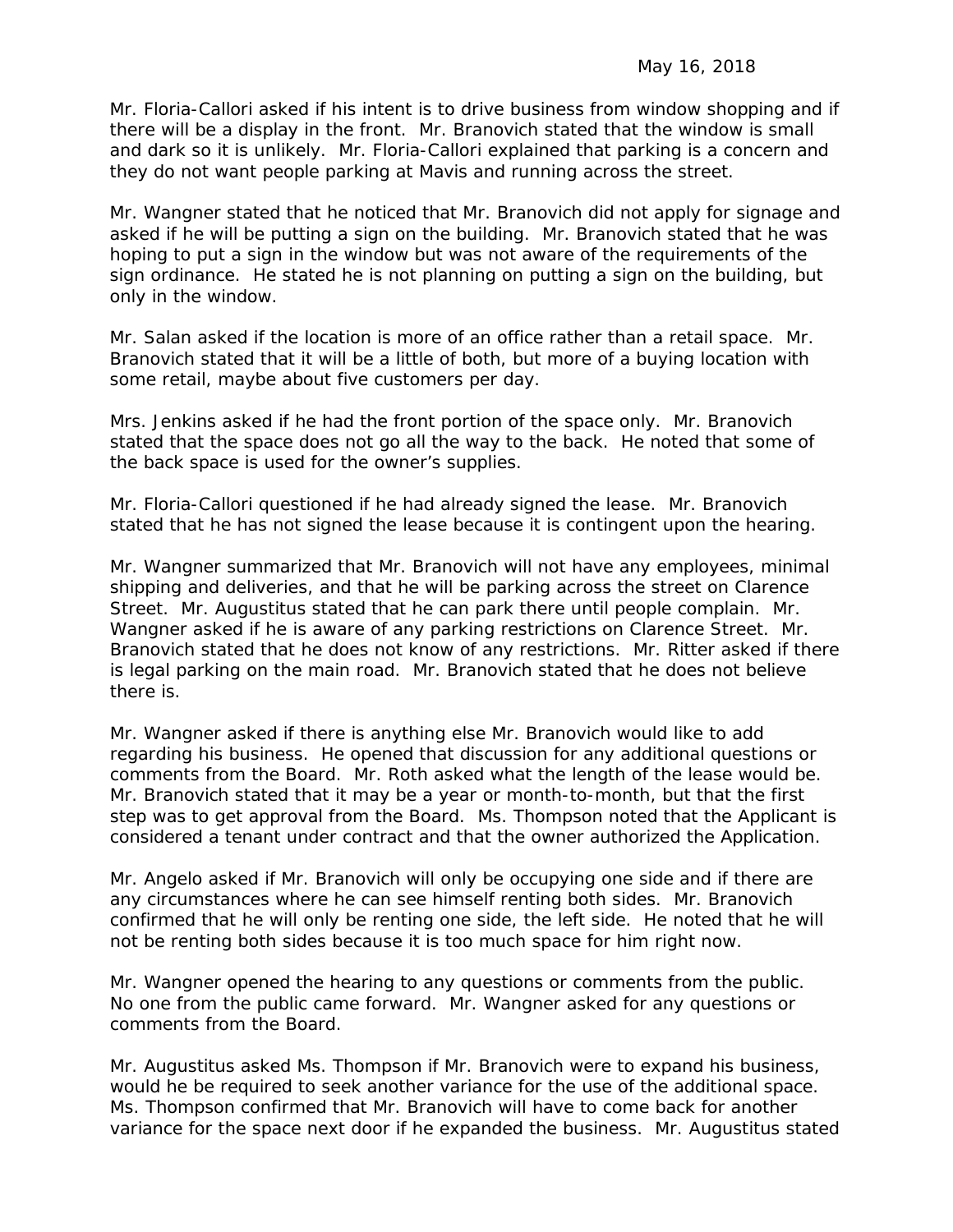that it is a difficult space from a traffic flow pattern, adding that parking is an issue, especially if the adjacent space is rented.

Mr. Augustitus expressed concern that Clarence Street is a public street with parking but can potentially be a problem if Little Falls drafts a parking ordinance. Mr. Branovich stated that he cannot speak for the landlord but that he is sensitive to the parking issue.

Mr. Floria-Callori made a motion to accept the application as submitted, seconded by Mr. Salan. A vote was taken and the application was approved with affirmative votes by Mr. Angelo, Mr. Floria-Callori, Mrs. Jenkins, Mr. Ritter, Mr. Salan and Mr. Wangner. Mr. Augustitus voted "No", stating his concern for parking and the usage of Clarence Street as the only option for parking.

#### **MATTER of Mrs. Monika Banas – 15 Woodland Avenue -Block 1300- Lot 2**

Mr. Martin Pankeiwicz, husband of the Applicant, and Mr. Gabriele Landeverde were both sworn in. Mr. Pankewicz stated that Mrs. Banas was unable to attend the meeting.

Mr. Pankeiwicz stated that they are seeking a side yard variance for a pre-existing nonconforming side-yard setback of 19.1 feet. He stated that they propose to enclose the covered back porch, which already has a masonry foundation.

Mr. Landeverde stated that in the last submission to the Board, they proposed removing the foundation and converting it to tie into a new deck. He added that since their last appearance before the Board, construction began and they want to take advantage of the covered porch as interior space. He stated that he wanted to keep the existing foundation but there is a basement under the slab. He proposed to enclose that area to become part of the house without changing the roof line. Mr. Landeverde stated that there will be no encroaching into the rear or side yard. He added that they just would like to enclose that space to allow for a dinette off of the kitchen.

Mr. Floria-Callori asked for clarification of the variance that was granted the last time they were approved. Mr. Landeverde explained that they were approved for a side yard variance for the deck and a front yard variance for the expansion of a covered porch. Mr. Floria-Callori asked if it is for the new wood deck shown on the rear of the property. Mr. Landeverde answered yes. Mr. Floria-Callori also asked to explain how the new wood deck will be developed now compared to the former plans. Mr. Landeverde stated that in the previous approval the deck was L-shaped but now it is just linear. He added that the dimensions of the deck are unchanged.

Mr. Landeverde noted that there will not be any footprint changes to the house. He stated that they are currently on a non-conforming lot to begin with and they are not expanding beyond the existing footprint.